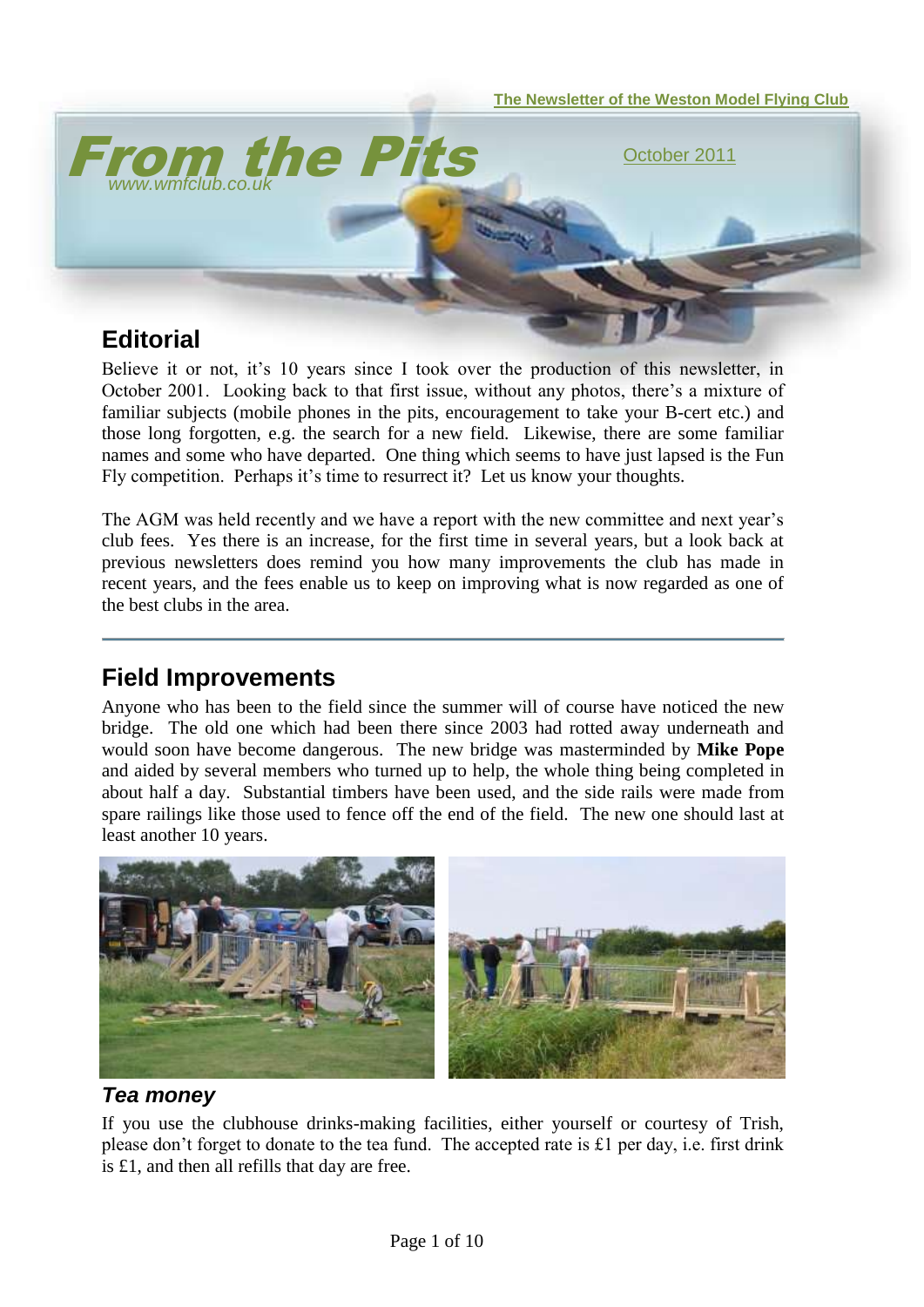# **Club Meetings**

Now that we have the clubhouse and its associated facilities, it has been decided that all the summer meetings from April to September 2012 will be held at the field. Meetings in the remaining 6 winter months from October to March will be held at the Memorial Hall in Congresbury as before.

# **Club fuel**

The fuel we now have available in the container is Formula Irvine Contest 10 which does seem to be one of the best mixes around, and is suitable for both 2- and 4-stroke engines. The cost is £17 per gallon which is 10% off the retail price.

**Please note that all fuel bought must be paid for in full, cash only – no credit! Payment must be to one of the keyholders: Ron Bebe, Mike Pope or Dave & Trish Beacham. Please make sure you have the correct money ready, since change is not always available.**

# **Club Logo**

At the Woodspring show this year, the need arose to have a version of the club logo which could be engraved onto trophies. Since the current logo (1) was too complicated and the original artwork had been lost, a simplified one based on no. 4 here was used, and it was proposed that we adopt a new logo. Since then the artwork used for the original has been found, so it is possible to re-create the original. However, several other proposals have surfaced, so here are the suggestions so far. If you would prefer one of these, or have any other suggestions, please let the committee know.



# **Aeroloop**

We now have an Aeroloop (this is a device for recovering planes from trees and hedges, see [www.aeroloop.co.uk\)](http://www.aeroloop.co.uk/). It was offered to us or Woodspring at the WW show by the makers, and was won by Ivan on the toss of a coin! It's kept in the end of the clubhouse, and as you can see here it"s been in use already.

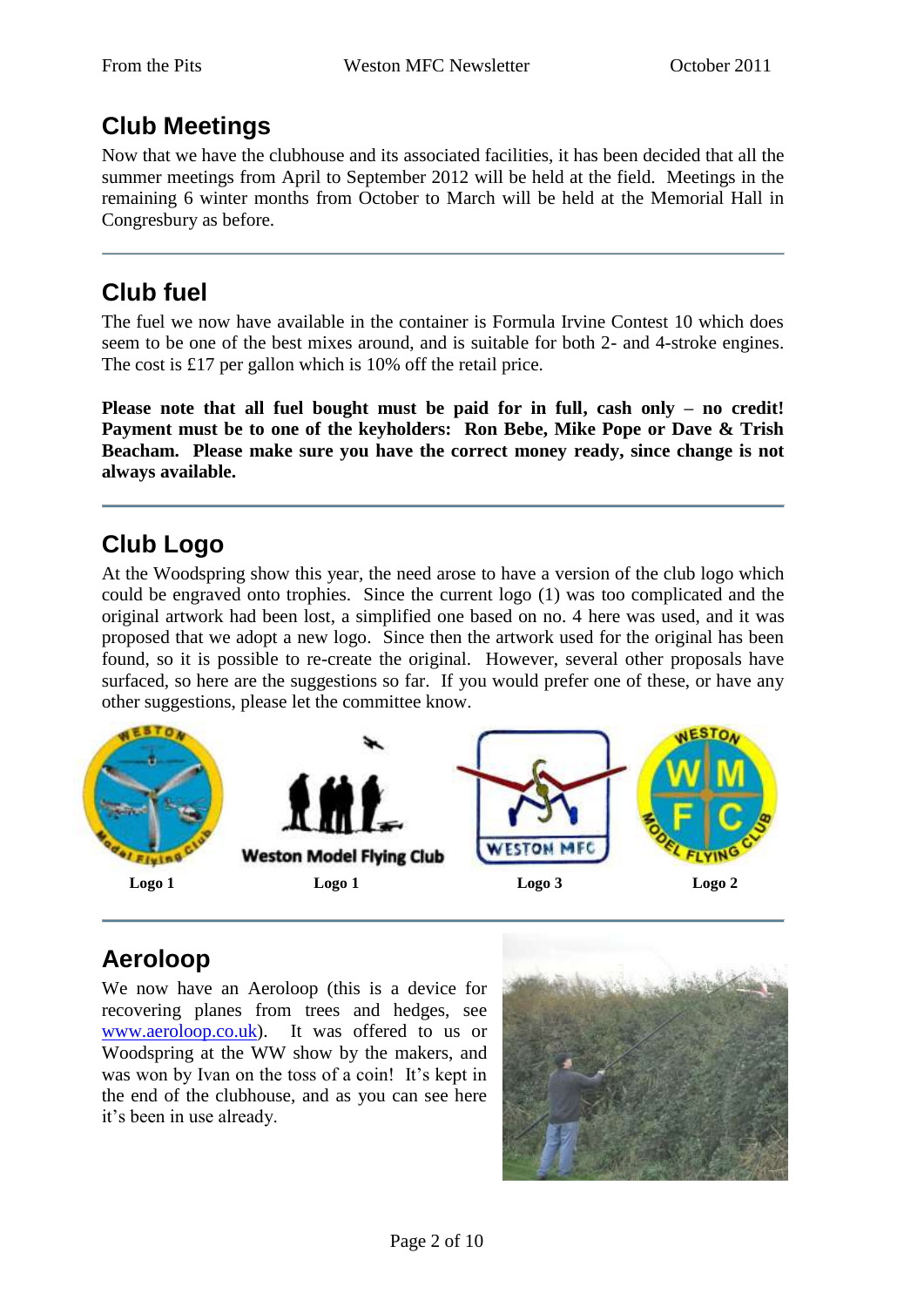# **AGM Report**

## *2012 Club Fees*

The club fees have been increased by £8 for adults and OAPs, in order to ensure the club"s continued growth and improved facilities. To put it in perspective, it's worth noting that the club fees have not increased for several years, and in fact went down by £1 last year to absorb the £1 BMFA rise. This year the BMFA have increased their fees by £2 for seniors (adults and OAPs) and £1 for juniors.

| <b>Membership Type</b>   | Club | <b>RMFA</b> | Total |
|--------------------------|------|-------------|-------|
| Adult members            | £79  | £31         | £110  |
| OAPs $(65 \& over)$      | £65  | £31         | £96   |
| Juniors (below 18 years) |      | £16         | £16   |

### *2012 Committee*

The main change this year was that **Mike Ling** has stepped down as Secretary after more than four years, many thanks to Mike for his hard work. **Tom Flynn** takes over.

| <b>Title</b>                                  | <b>Name</b>         | <b>Phone</b> | <b>Email Address</b>           |
|-----------------------------------------------|---------------------|--------------|--------------------------------|
| President                                     | Robin Muir          | 01275 844046 | robinmuir.homestead@virgin.net |
| Chairman                                      | Mike Pope           | 01934 516869 | mikepope@talktalk.net          |
| Vice Chairman,<br><b>Chief Safety Officer</b> | Dave Beacham        | 07934 661241 | db9456@btinternet.com          |
| Secretary                                     | Tom Flynn           | 01934 518636 | flynnthomas@sky.com            |
| Treasurer                                     | Pete Gifford        | 01934 519027 | p-gifford@supanet.com          |
| Membership Sec                                | Pete Richards       | 01275 852126 | louise.richards2@tesco.net     |
| Social Secretary                              | Ron Bebe            | 01934 838131 | Ron.bebe@homecall.co.uk        |
| <b>Committee Member</b>                       | Ian Armstrong       | 07818 861580 | ian@ia42.com                   |
| <b>Committee Member</b>                       | <b>Mike Barnett</b> | 01934 627863 | postmaster@heliboy.plus.com    |

### *Safety Officers*

A rule change was voted in such that instead of having safety officers individually elected, the Chief Safety Officer is elected and then selects the other safety team members. **Dave Beacham** was elected, and has picked his team, so the safety officers are:

| Mike Pope     | Dave Beacham  | Mike Barnett |
|---------------|---------------|--------------|
| Ian Armstrong | Pete Richards | Alan Tanner  |

### *Other points*

A bouquet of flowers was presented to **Trish Beacham** for her tireless work making cups of tea for thirsty fliers at the field! And to round it off, Trish & Dave were voted joint winners of the Clubman of Year trophy. Well done to both.

**Craig Adams** (son of long-time member Mike) was voted the most improved flier for his rapid progress from novice to expert flier.

A number of excellent raffle prizes were donated this year, many thanks to the donors.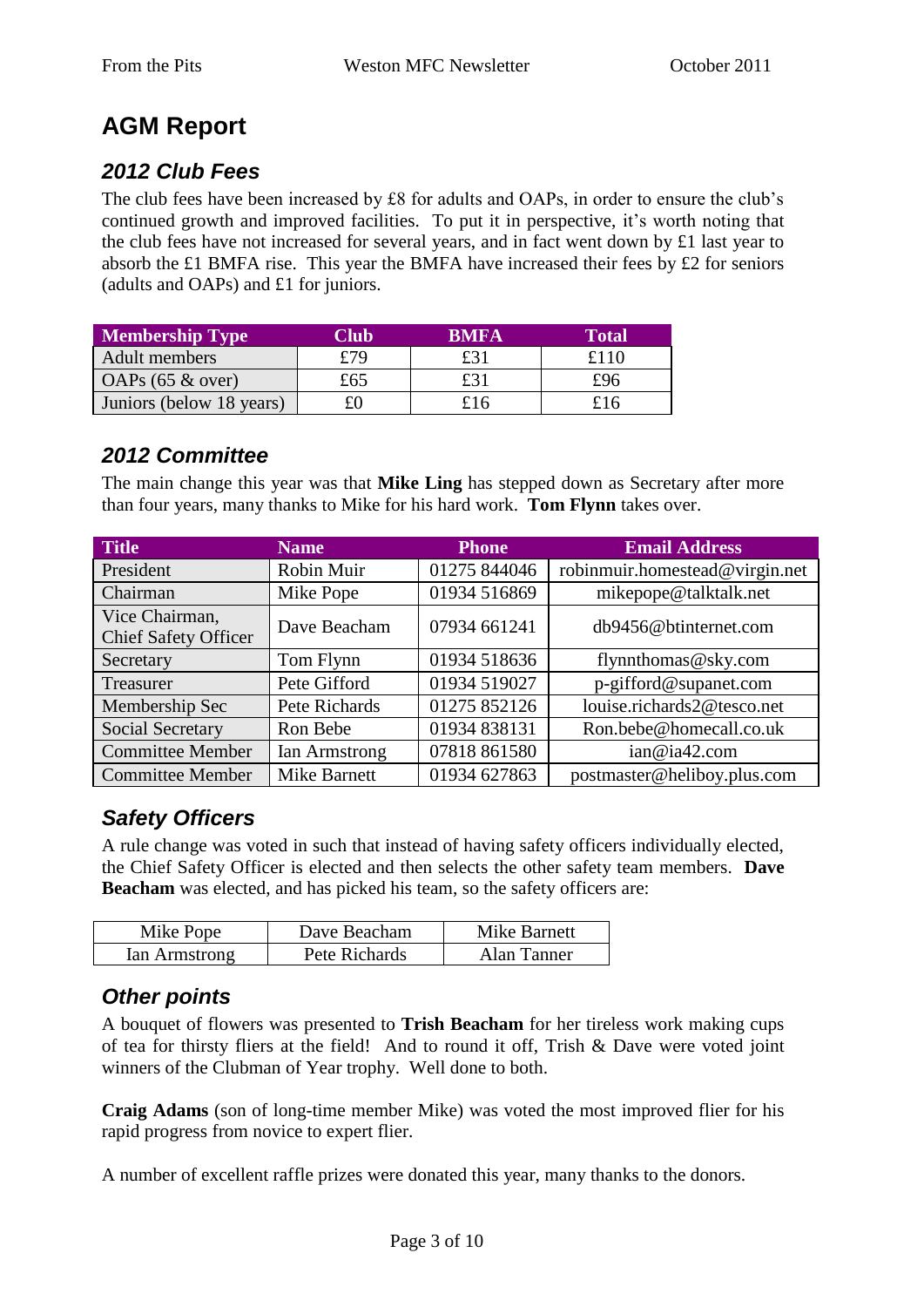## **Woodspring Wings 2011**



It seems a long time ago now but there hasn"t been a newsletter since, so just a few words to remind you...

Ivan once again wore his sandwich boards around town while handing out fliers for the event. We were blessed with perfect weather and had another good turnout with over 5500 visitors. The takings were slightly down compared with last year but overall the show was very much a success. The raffle attracted 890 entries, just 10 short of the all-time record.

After two successful years, Ivan has decided to concentrate on other things and will not be running the show next year. Of course many other people helped to make the show happen, including a large number of WMFC members, particularly **Robin Muir** as flight director. Thanks to all, and hopefully the show will be as good next year, whoever runs it.

### **Casualties**



After many years in the making and waiting to fly, my Beaufighter took to the air very briefly indeed. For reasons yet unknown it lifted off at far too low a speed, which meant that there was no lateral control since there is no prop wash over the ailerons or rudder, and it cart-wheeled. Fortunately damage was not too severe and repairs are already underway, see later.

## **BMFA Area Examiners Meeting**

This will be held at our field in May 2012 (exact date to be confirmed). All members are welcome to attend, especially those who wish to be examined! And to avoid embarrassing confusion that does of course mean taking your A- or B-certificates...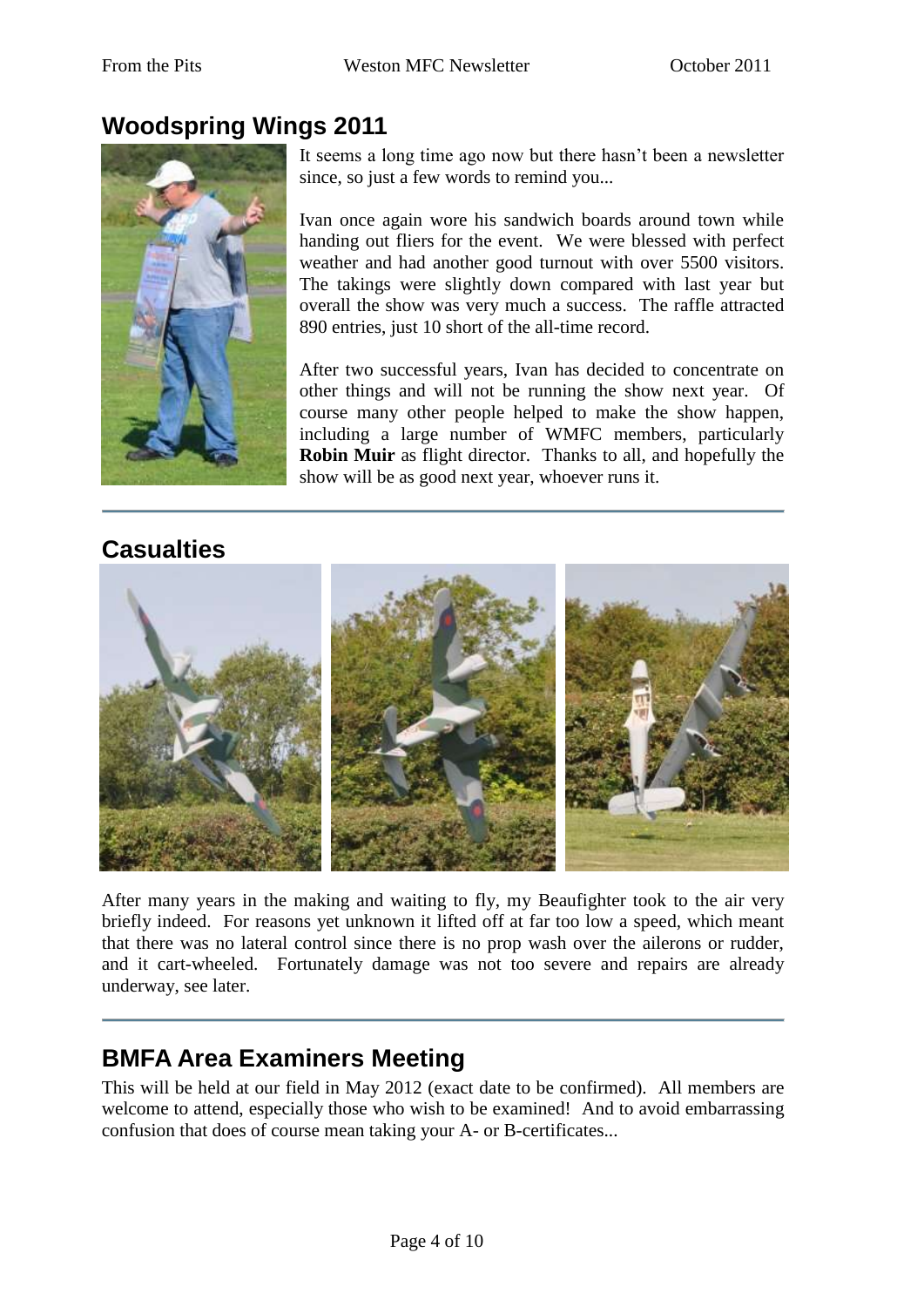## **Mobile Phones**

I emailed **Manny Williamson** of the BMFA with a question asked many times by club members "Would we invalidate our insurance if we ignored the advice from the BMFA handbook and used a mobile phone in the flying area, also what about the use of mobile phones with applications for telemetry etc." Manny's reply is as follows:

> *With regard to your question the answer is no, the cover is in place to protect the members, the committee and the club and this would still be in place in the event of the guidance being ignored, however the cover is for civil liabilities and does not extend to any form of protection from a criminal prosecution.*

*Using a mobile phone on the flight line could potentially be construed as "endangering" by the CAA (particularly if it was identified as the cause of a serious accident) and as such the CAA could move towards a criminal prosecution under the terms of the Air Navigation Order.*

*With regard to the use of iPhones and similar devices for telemetry, this is a relatively new development and at this stage is "unchartered territory", essentially the same guidance will apply unless there is a way to disable the transmit/receive capability such as "flight mode" but this will require a little more investigation.*

*I hope this is of assistance*

*With Kind regards*

*Manny Williamson*

*Development Officer*

I hope this has made clear the BMFA view

#### **Mike Pope**

### **Seen at the field**



A couple of rather pretty monoplanes seen recently. On the left, **Dave Tremelling**"s Astro-Hog looks somewhat different in rather ambiguous military markings. On the right, **Mike Barnett**'s Miles Sparrowhawk flies very well but rather fast.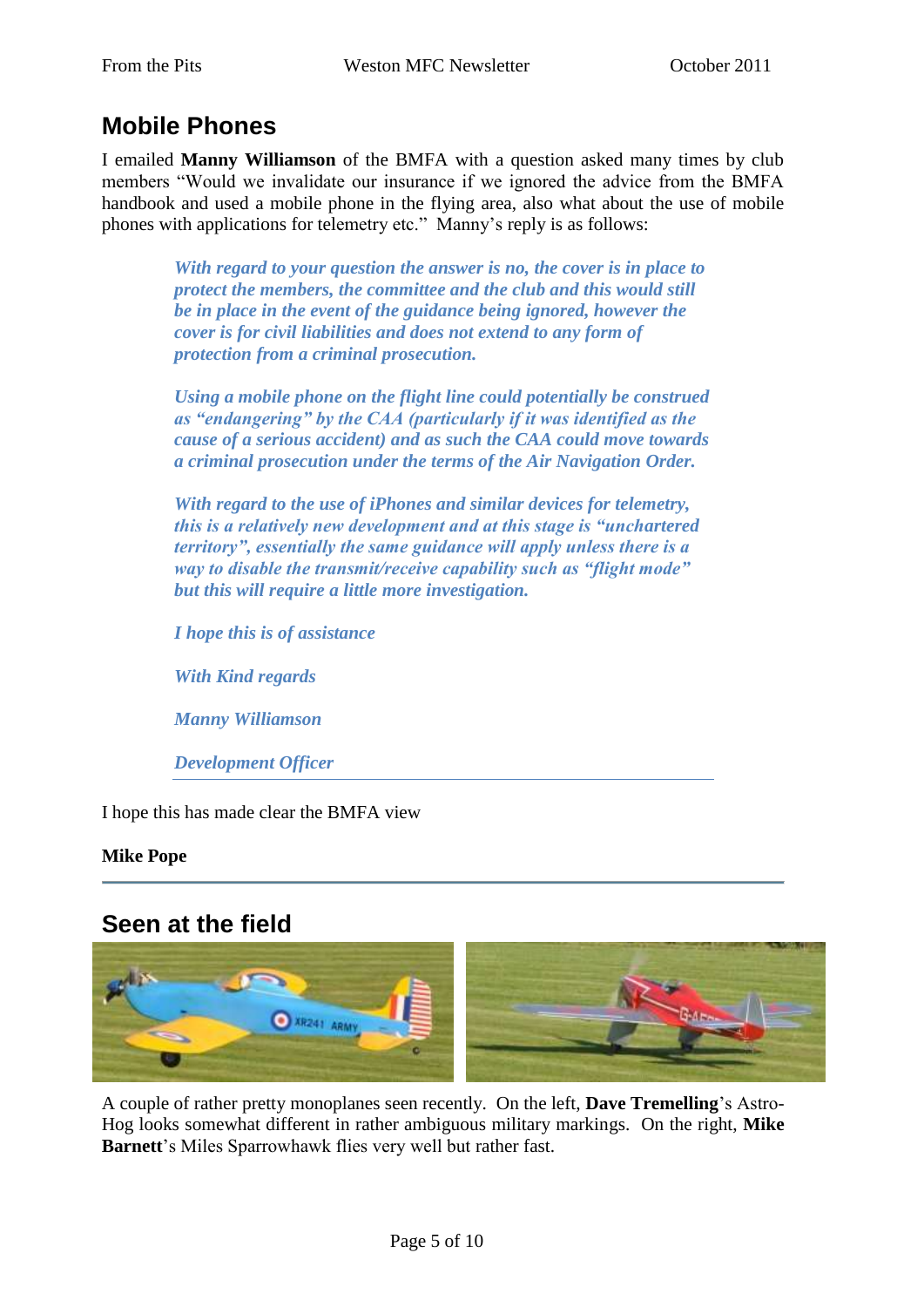## **Conversion of I/C twin to Electric**

I recently received a twin-engine airframe from Mike Pope who in turn had been given it by Roger Moore. Mike and I discussed converting it to electric power, which this article describes.

The model had been designed and built for what we believe to be two 0.15 I/C motors (whatever they are) with a tricycle U/C. The idea was to convert it to electric and a tail dragger. It was intended to use existing batteries (LiPo 4000 mAh



20C), these could produce a theoretical 80amps. The plane was weighed with a battery and with anticipated weight of two motors, speed controllers, radio and servos etc estimated to be in the region of five pounds. Using a general rule quoted by a variety of sources for this type of model 100 watts per pound should be okay so the aim was to produce a system of about 500watts total.

Two motors were selected from Giant Cod plus a 40 amp speed controller, the second controller I already had. The controllers were both rated at 40 amps and were from the same manufacturer and as far as could be determined would match each other.

The main modifications were minimal and are as follows:-

- 1. Removal of a bulkhead in the forward section which had been to support the nose wheel.
- 2. From the wing, cutting a trough to carry cables from the speed controllers to the engine nacelles and drilling a hole to allow the power cables to be routed from the speed controllers to the inside of the model.
- 3. Add new main and tail U/C.

The existing engine supports were removed and stand offs produced to ensure adjustment for alignment with existing cowls and flight requirements (see photo).

Cooling of the battery was a concern, it was hoped that a hole approx 25 X 40mm aft of the wing on the lower surface as an exhaust and two slots in the nose would be sufficient. Mike fitted out and adjusted the servos and enlarged the nose cooling holes. A receiver switch with



three wires (Spektrum) was used as this was for the signal and power from the speed controllers. The speed controllers are live when plugged into the battery hence the need for the switch. It should be noted that when the battery is connected power is present at the motors, the switch controls the receiver power.

With the motors connected and the cabling complete, a directional check was carried out. Both motors turn in the same direction. A power check was carried out with 9X6 electrical props and the system was drawing in excess of 60 amps and 700 watts, this

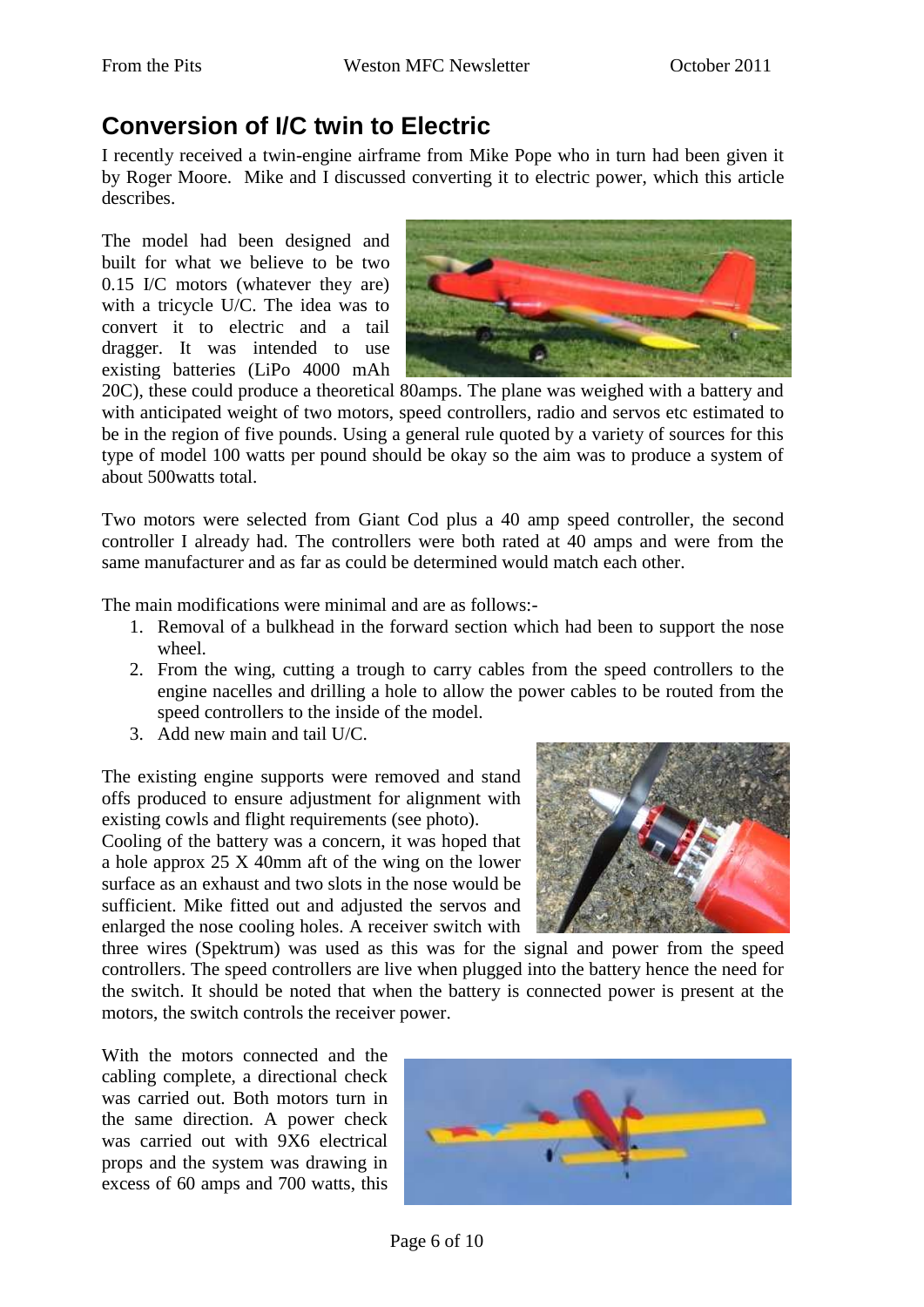I considered to be too much for the system so the props were reduced to 8X6 and this delivered around 55watts and 600 plus watts. The plane was tidied up, the motor mounts locked off and the plane prepared for the field.

Mike flew the plane and on return all the components were cool to the touch, especially the battery which had been a concern. Mike reports that it flies very smoothly, and is just about impossible to stall.

Other things that have since been done are:-

- 1. Fitted engine cowls.
- 2. Improved front hatch operation, by replacing the screws with magnets to give a quick release method.

The motors used travel under a variety of names, i.e. Turnigy, Wasp, Overlander, I believe there are others out there and the specs quoted can also be varied. The motors I used were listed as XYH from Giant Cod but were EMP C3536/08-1000 kv on receipt. If anyone



is curious the makers' web address is "xingyaohua.chinatoymanufacturers.com/page/9" it just trips off the tongue.

Note ESC's in airflow, they are the same type, one newer than the other.

#### **John Lamb**

## **Seen at the Field**

Many EDF jets recently, including these four; **Chris Dorling**"s AlphaJet, **Rob Wright**"s Phantom and F-15, and the attractively desert-camouflaged F-15 from **Steve Kittridge**.

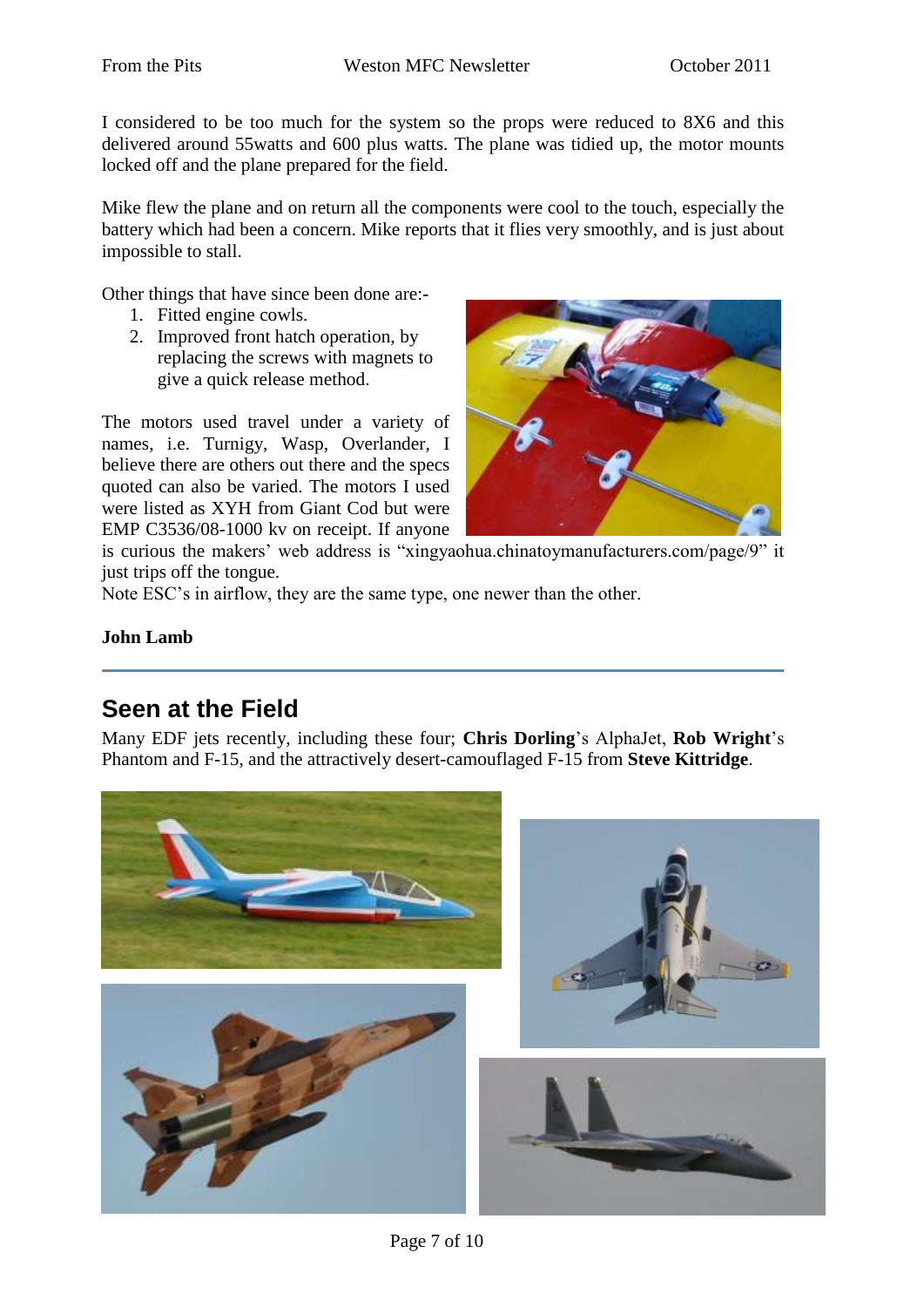# **From the Workshop**

### *Beaufighter repairs*

As you"ll have seen in the Casualties section above, my Beaufighter is on the repair bench. Both cowls were largely intact but suffered broken intake and exhaust fairings; these were repaired or replaced. For 'quick and dirty' items like these I carve the shape out of balsa, cover with 2 layers of glass fibre followed by a thick layer of resin mixed with microballoons, and then just sand it all down to smooth. Quicker than making a proper mould.



The original wing tips were hollow, but new ones were just made from thick sheet, sanded to shape and covered in glass fibre faired into the existing covering.

A number of small gashes were filled, and it's now ready for painting and another flight attempt when I get round to it. Hopefully this year. Or possibly next...

### *Cats*

There are a number of hazards and distractions in a workshop, but cats can be the most frustrating. My workshop is a shed in the corner of the garden. In the summer the door is open and the cats wander in and out, but in the winter I got so fed up with Melissa"s continual scratching and meowing to be let in, followed shortly after by the same to be let out again, that I fitted a cat flap, possibly the only workshop with one...

Mortimer is an occasional visitor out of curiosity, but Melissa seems to have taken up permanent residence; the visitor's chair is now there purely for her. At one point this summer with light rain outside, both cats came in and each time I stood up to get something I would turn around to find my chair taken by a snoozing cat. So the only solution was to bring in a second chair. Everyone happy!



And before anyone asks, they are of course evicted before any machinery is used.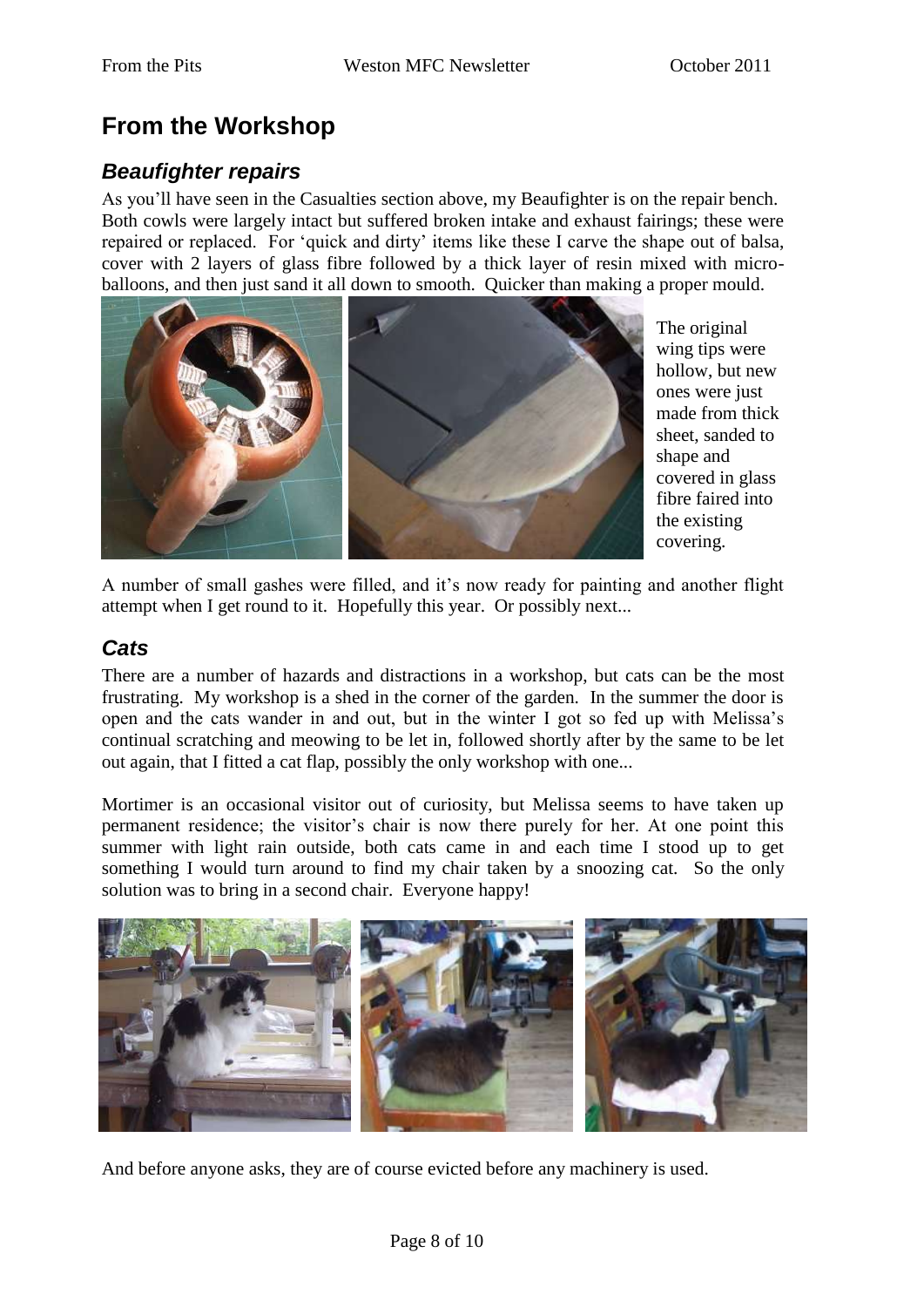### *Ki-100*

After all the repairs, I"ve finally got down to a bit more work on the Ki-100, for which the remaining major part is the cowl. This is not straightforward, as although it's circular at the front (apart from the gun troughs and top piece) it changes to a pear-shaped section at the rear where it meets the fuselage. After much thought about how to achieve this, the following approach was taken (there"s probably an easier way but this is more fun).

The cowl was first modelled on the computer in the TurboCad program, using front sections from drawings and rear sections scanned from the actual fuselage. Then the shape was cut in blue foam using my desktop CNC machine as shown here. Because I can only do 60mm depth, it was made in 5 sections and stuck together. After a light sanding it was covered in glass fibre, then most of the foam was scooped out using a hot wire and scrapers. Finally another layer of glass fibre was applied to the inside, giving a glass/foam sandwich that is very stiff.



In a similar manner the canopy plugs were cut out of MDF and the canopies formed using the "pop-bottle" method. So finally the whole thing is starting to come together as shown. The next step is covering, using glass cloth and Poly-C